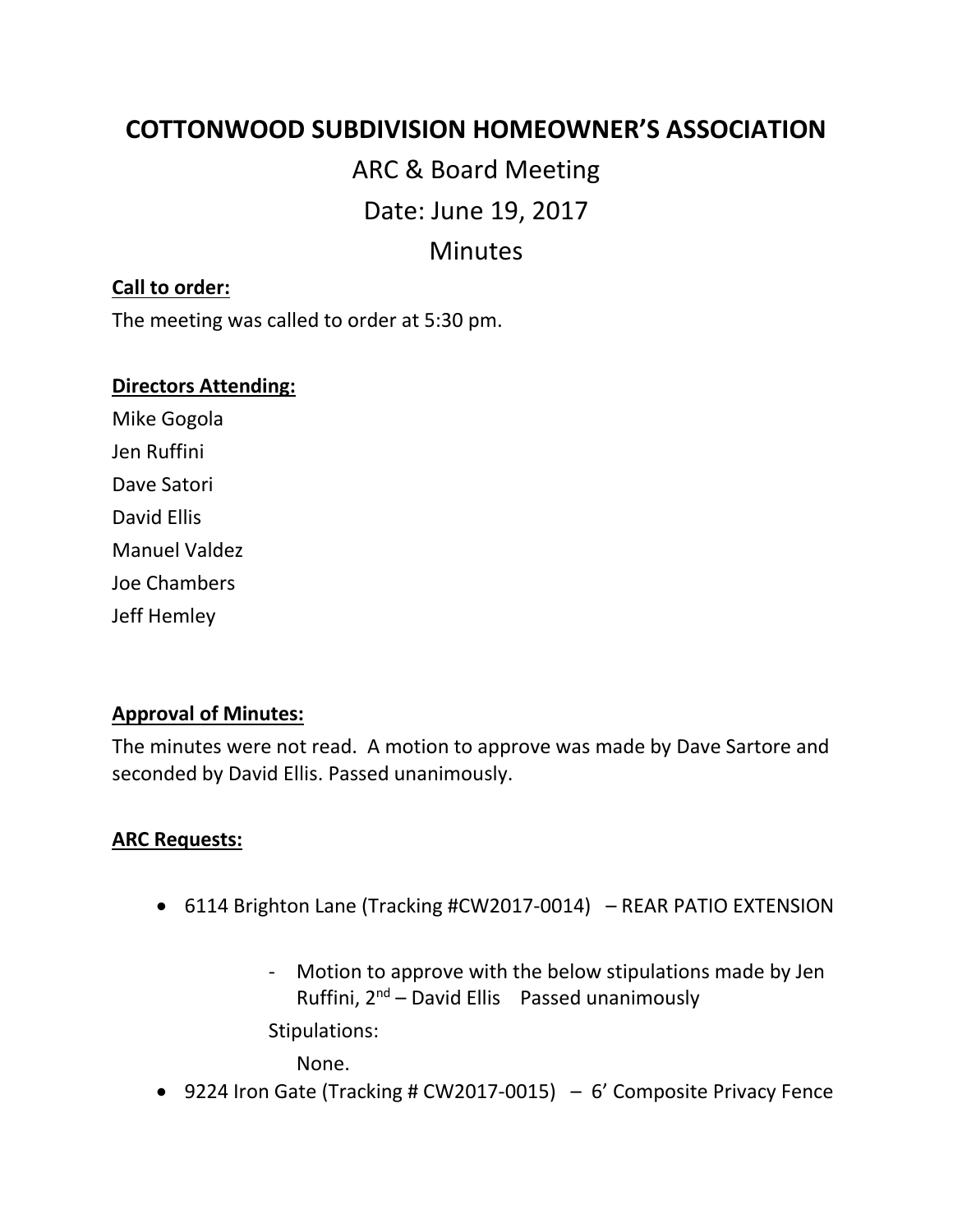- Motion to approve with the following stipulations made by Joe Chambers, 2<sup>nd</sup> by Jeff Hemley. Approved unanimously.
- o STIPULATIONS
	- Must be contractor grade construction new standard 6' composite privacy fence with  $(1)$  - 12 foot gate and  $(1)$  - 4 foot gate in the color Dark Brown. All exterior hardware must be in good taste and neutral tones to match fence and house.
- 6154 Brighton Lane (Tracking #CW2017-0016) Shed Installation
	- Motion to approve with the following stipulations made by Joe Chambers, 2<sup>nd</sup> by Jen Ruffini. Approved unanimously.

#### o STIPULATIONS

- Must be contractor grade construction with all new materials. Construction shall be of brick or "hardiboard" siding and the roof constructed utilizing fiberglass shingles. The building shall be of a color and quality comparable to the main house and all colors shall be that specified and approved by the ARC (Cobble Brown Color with Cream Trim). No metal shall be permitted. The total area shall not exceed 400 sq. feet and shall be located no closer than five (5) feet from the side and rear property lines. No building or design shall violate the ordinances of Santa Rosa County. No more than one (1) outbuilding shall be allowed. No plumbing shall be connected or provided within this structure.
- Must include 20' setback from back of home.
- 5671 Heatherton Rd (Tracking #CW2017-0017) New Home
	- Motion to approve with the following stipulations made by Jen Ruffini, 2<sup>nd</sup> by Jeff Hemley. Approved unanimously.
	- o STIPULATIONS
		- All trash and left over construction material will be placed in appropriate waste containers daily and no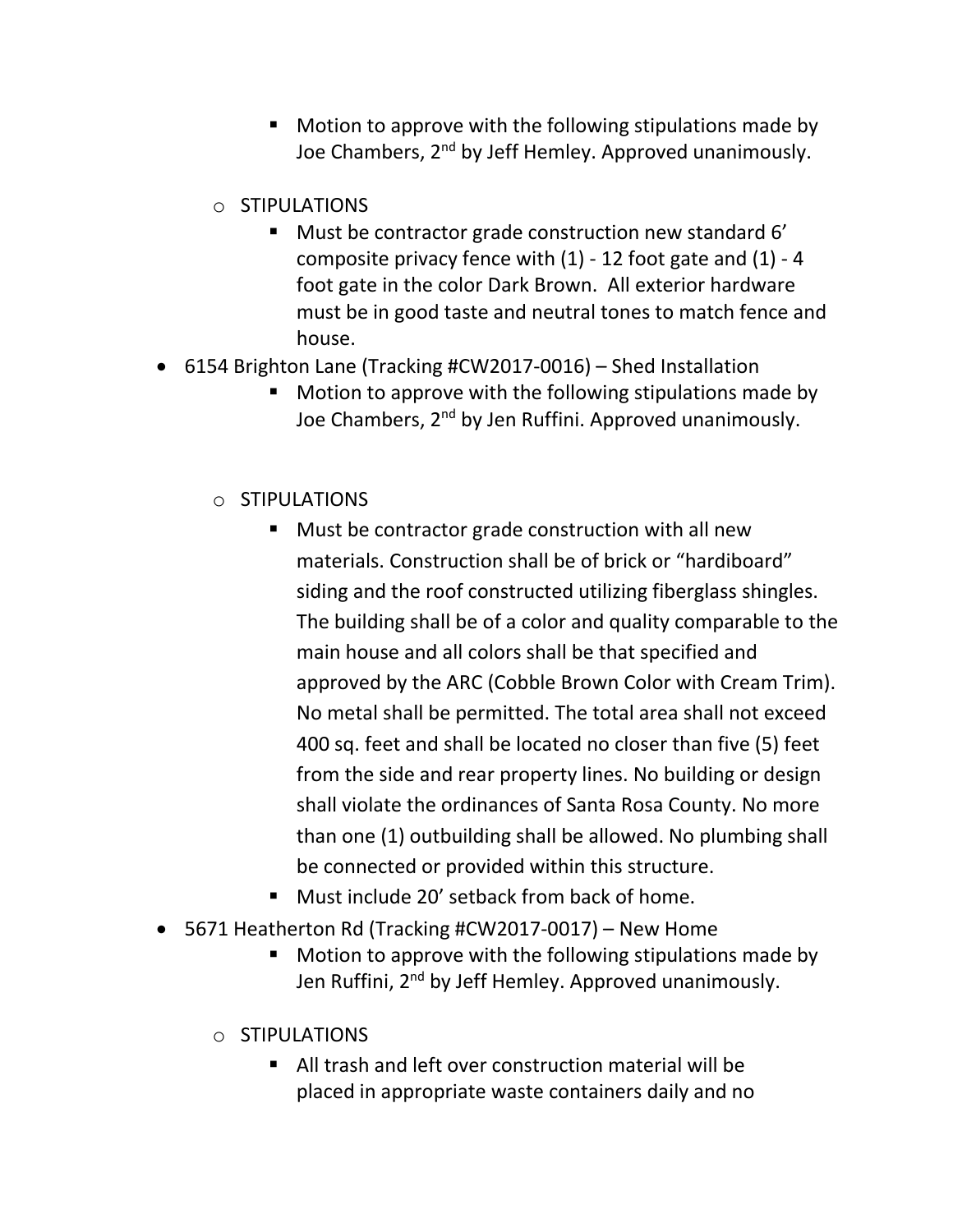waste containers or porta potties will be placed on the road way at any time.

- The Board reserves the right to impose a deposit if required due to repeat violations of community covenants or construction issues that are a nuisance or detriment to the community.
- No Construction will commence before 6 am or continue beyond 6 pm M-F and 8 am to 6 pm Saturday and Sunday.
- Must comply with plans submitted
- Must comply with all covenant restrictions and county requirements.
- Must be a Single-family dwellings only
- Owners may not subdivide or separate any lot into a smaller lot
- Owners may not combine two or more lots for a single home site
- Minimum Floor Space Each single-story dwelling located on a lot must contain at least 2000 sq. ft of floor area and each multi-story dwelling must contain at least 2400 sq. ft. of floor area of which 1400 sq. ft must be on the first floor. Floor area does not include garages, porches, terraces or patios.
- **E** Garage Unless otherwise specifically approved by the ARC, no building may be constructed Separate and apart from the dwelling. Each dwelling must have an enclosed side entry garage to accommodate at least two and not more the four cars. No carports are permitted. Without the prior written approval of the ARC, no garage may be enclosed permanently or converted to another use without the substitution of another garage on the lot meeting the requirements of the declaration.
- Driveways All lots must have a paved driveway of stable and permanent construction extending from the adjacent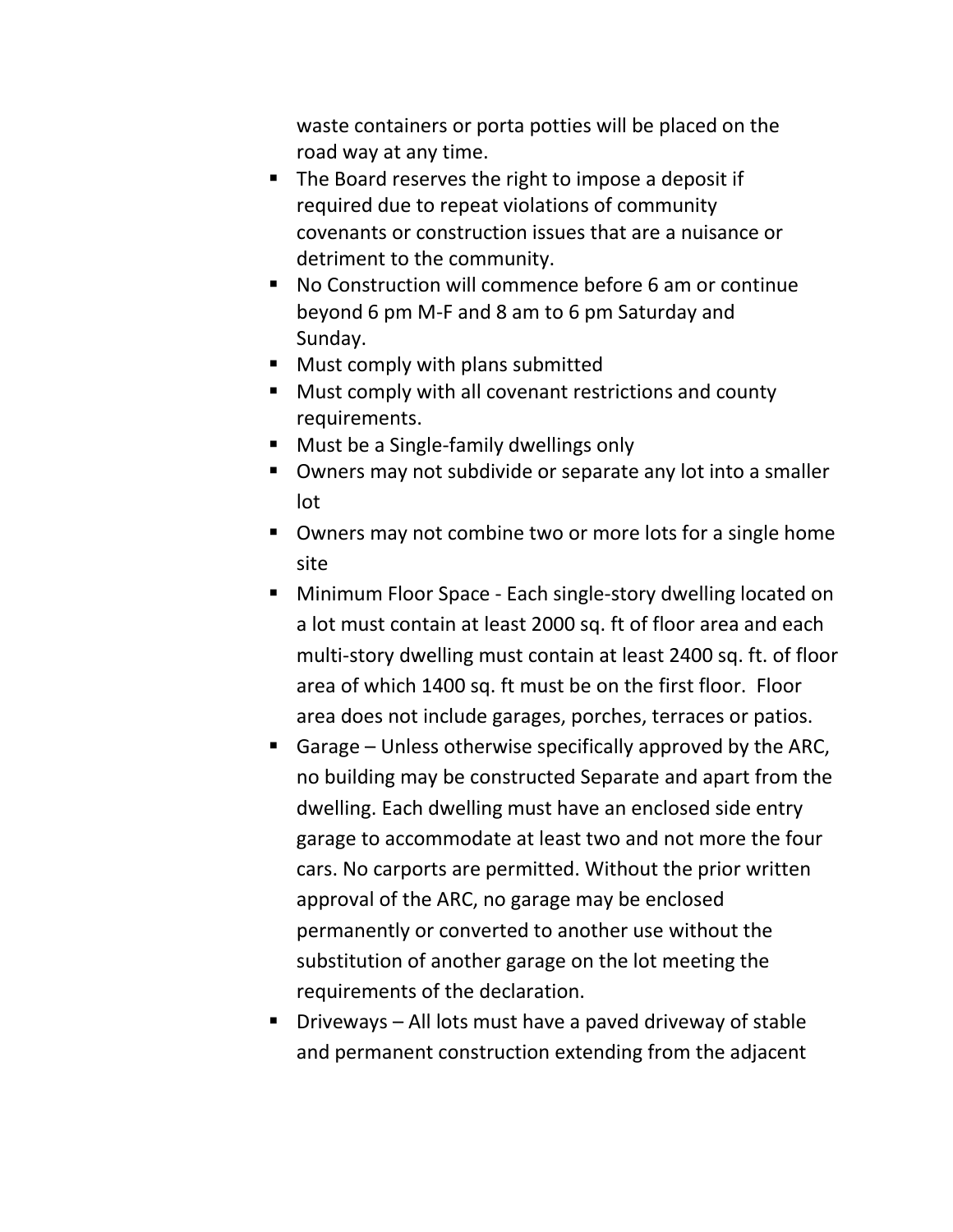street to the dwelling. All driveways must be concrete or other approved on material.

- Exterior Color and Materials The color and materials of all exterior surfaces will be subject to approval of the ARC. The ARC may promulgate a list of approved colors and materials for this purpose. This restriction includes window tints and films.
- Roofs –Roofs shall have a minimum of "7 on 12" pitch and be made of 30 year minimum dimensional shingles.
- Utility Connections Connections for all utilities, including, but not limited to water, sewage electricity, telephone, and television must be run underground from the connecting point there from to the dwelling in such a manner as is acceptable to the respective utility authority or company and the ARC. Wells may be installed only for irrigation purposes.
- Mailboxes All mailboxes, paper boxes or other receptacles of any kind for use in the delivery of mail, newspapers, magazines, or similar material shall be erected or permitted in only the location approved by the ARC and must be constructed according to a size, design, and material approved by the ARC. The ARC may specify a particular brand and model of mailbox and should it do so each owner shall be required to install a mailbox model so specified.
- Overhang –Overhang of all eaves shall be a minimum of sixteen inches except gables which shall be a minimum of twelve inches. (Covenants Page 10)
- 5515 Huntingdon (Tracking #CW2017-0018) PATIO PAVERS AND PRIVACY PANELS
	- Motion to approve with the following stipulations made by Jeff Hemley, 2<sup>nd</sup> by Joe Chambers. Approved unanimously.
	- o STIPULATIONS
		- Pavers must be of similar color and style to home and surroundings. The privacy panels cannot extend beyond 6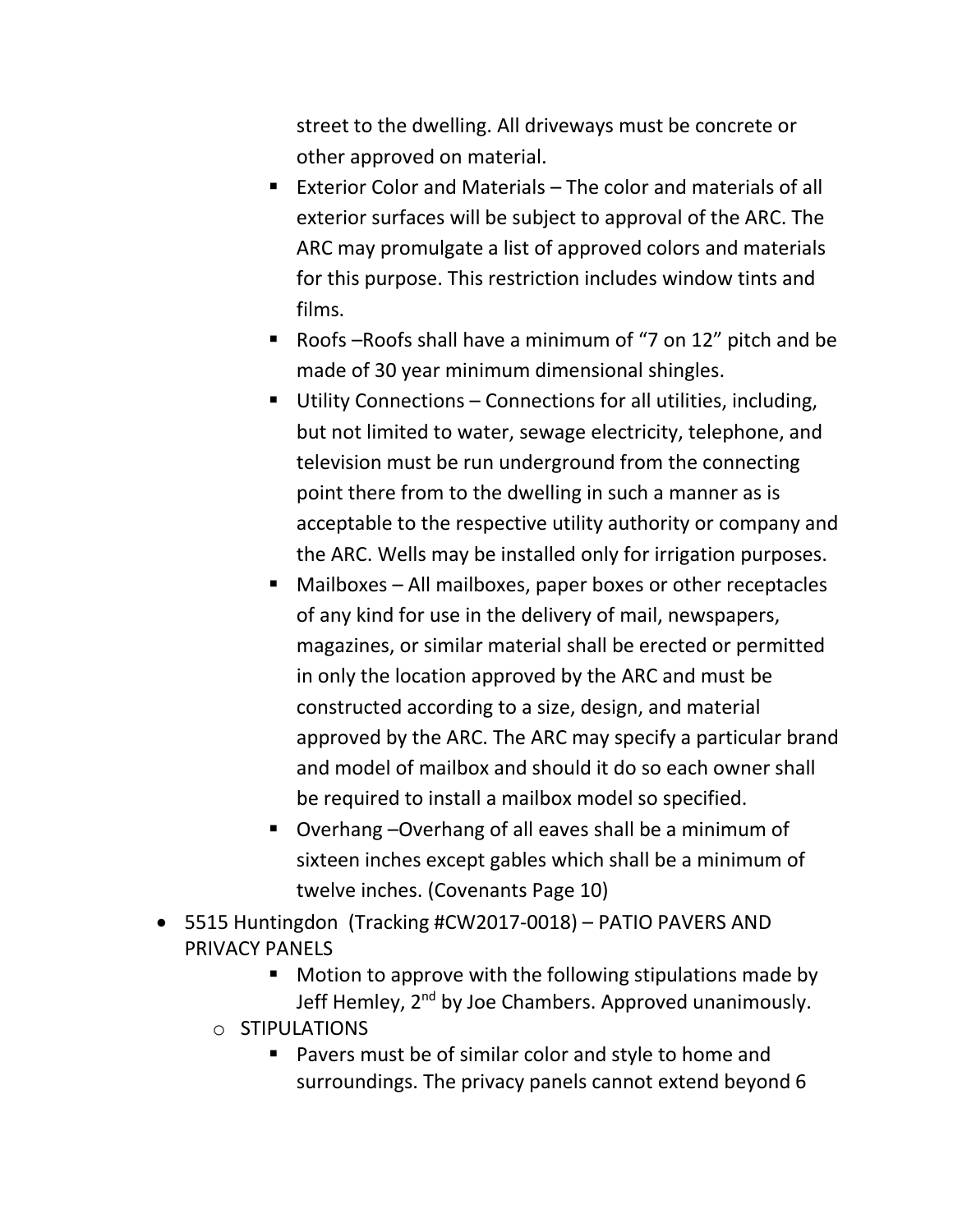feet tall and as indicated by your request, no stain will be applied.

- 9121 Iron Gate (Tracking #CW2017-0019) Pool and Enclosure Installation
	- Motion to approve with the following stipulations made by Jeff Hemley, 2<sup>nd</sup> by Joe Chambers. Approved unanimously.
	- o STIPULATIONS
		- All pools and pool equipment must be installed by a professional contractor and must meet all of the Santa Rosa County Building codes.

#### • **Business:**

- **1)** Kelly Smith 9104 Iron Gate Letter was sent to Mr. Smith concerning a concrete addition to his driveway. It appears that Mr. Smith was given approval to proceed without ARC approval. Mr. Smith was also given legal notice not to conduct lawn mower repair service on his premises which he has failed to comply with. Further legal action is pending.
- **2)** Tammy Smith Iron Gate Issues with runoff water from power lines. Mike talked with Timberland and the county but there appears to be nothing that can be done.
- **3)** AirBNB We received a letter concerning a homeowner receiving notice that they cannot conduct their AirBNB business at their home. It appears that the home owner was not from this community and the letter was sent in error. However, Mike with follow up with Kevin concerning short leases or rentals.
- **4)** Metal Shed on Heatherton Mike has sent a letter to the homeowner on Heatherton that is disputing a shed that was never approved by the ARC board. The homeowner has been informed that no further action will be taken as a result of our attorney's recommendation.
- **5)** Front landscaping Mike has been working with our landscaping company to get new plants and trees trimmed without any luck. David Ellis volunteered to handle the front flower beds to get